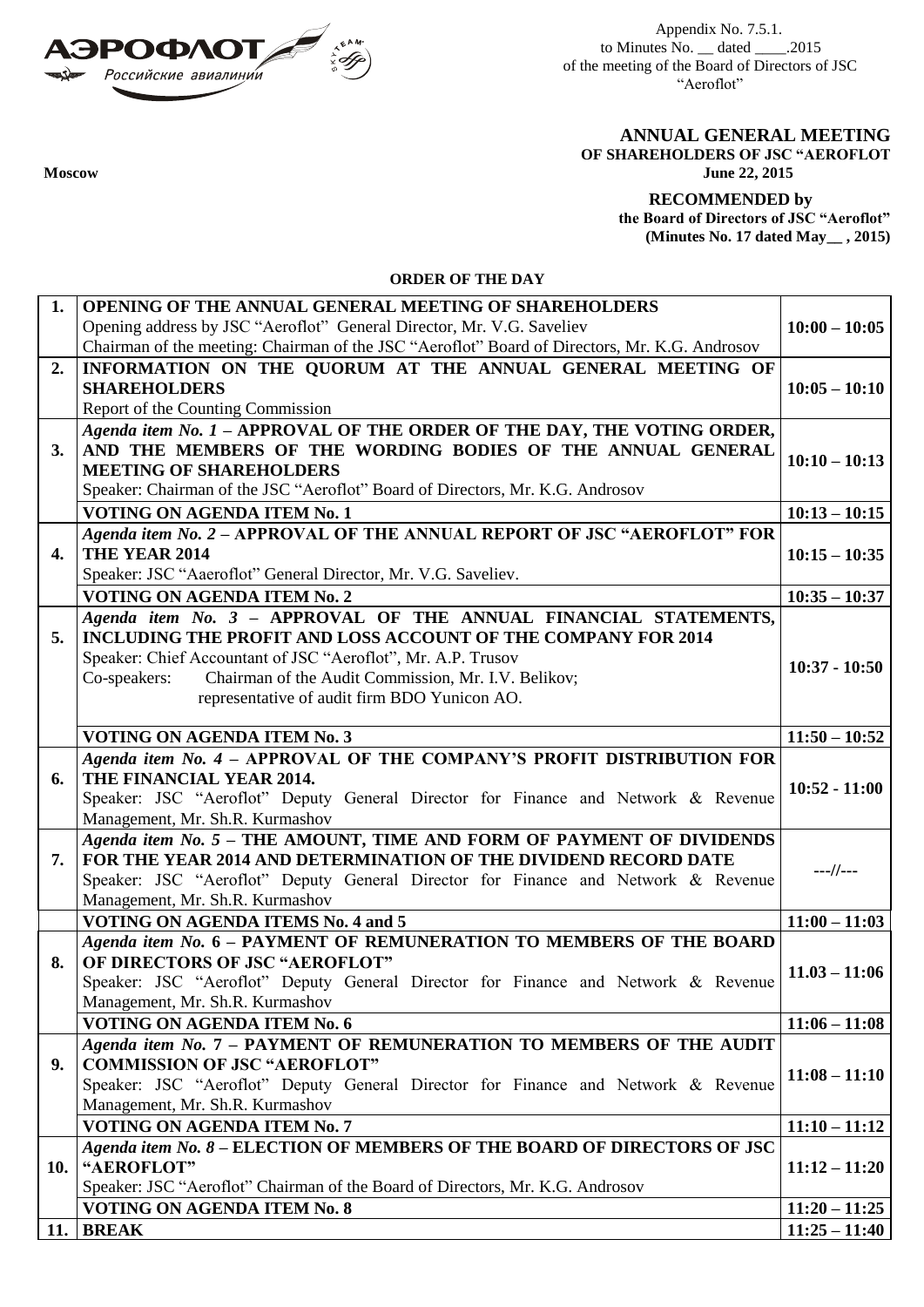|     |                                                                                                                                                      | $\overline{2}$  |
|-----|------------------------------------------------------------------------------------------------------------------------------------------------------|-----------------|
|     | Agenda item No. 9 - ELECTION OF MEMBERS OF THE AUDIT COMMISSION OF JSC                                                                               |                 |
| 12. | "AEROFLOT"                                                                                                                                           | $11:40 - 11:43$ |
|     | Speaker: Chairman of the Board of Directors, Mr. K.G. Androsov                                                                                       |                 |
|     | <b>VOTING ON AGENDA ITEM No. 9</b>                                                                                                                   | $11:43 - 11:45$ |
|     | Agenda item No. 10 - APPROVAL OF THE AUDITOR OF JSC "AEROFLOT" FOR 2015                                                                              |                 |
| 13. | Speaker: JSC "Aeroflot" Deputy General Director for Finance and Network & Revenue<br>Management, Mr. Sh.R. Kurmashov                                 | $11:45 - 11:48$ |
|     | <b>VOTING ON AGENDA ITEM No. 10</b>                                                                                                                  | $11:48 - 11:50$ |
|     | Agenda item No. 11 - APPROVAL OF THE REVISED ARTICLES OF ASSOCIATION OF                                                                              |                 |
| 14. | <b>JSC "AEROFLOT"</b>                                                                                                                                |                 |
|     | Speaker: JSC "Aeroflot" Deputy General Director for Sales and Property Matters, Mr. D.P.                                                             | $11:50 - 11:55$ |
|     | Saprykin                                                                                                                                             |                 |
|     | Agenda item No. 12 - APPROVAL OF THE REVISED REGULATIONS ON THE GENERAL                                                                              |                 |
| 15. | MEETING OF SHAREHOLDERS OF JSC "AEROFLOT"                                                                                                            | $---//---$      |
|     | Speaker: JSC "Aeroflot" Deputy General Director for Sales and Property Matters, Mr. D.P.<br>Saprykin                                                 |                 |
|     | Agenda item $No.$ 1 3 - APPROVAL OF THE REVISED REGULATIONS ON THE BOARD                                                                             |                 |
|     | OF DIRECTORS OF JSC "AEROFLOT"                                                                                                                       |                 |
| 16. | Speaker: JSC "Aeroflot" Deputy General Director for Sales and Property Matters, Mr. D.P.                                                             | ---//---        |
|     | Saprykin                                                                                                                                             |                 |
|     | Agenda item No. 14 - APPROVAL OF THE REVISED REGULATIONS ON THE                                                                                      |                 |
| 17. | <b>EXECUTIVE BOARD OF JSC "AEROFLOT"</b>                                                                                                             | $---//---$      |
|     | Speaker: JSC "Aeroflot" Deputy General Director for Sales and Property Matters, Mr. D.P.<br>Saprykin                                                 |                 |
|     | Agenda item No. 15 - APPROVAL OF THE REVISED REGULATIONS ON THE AUDIT                                                                                |                 |
|     | <b>COMMISSION OF JSC "AEROFLOT"</b>                                                                                                                  |                 |
| 18. | Speaker: JSC "Aeroflot" Deputy General Director for Sales and Property Matters, Mr. D.P.                                                             | $---//---$      |
|     | Saprykin                                                                                                                                             |                 |
| 19. | VOTING ON AGENDA ITEMS No. 11 to 15                                                                                                                  |                 |
|     |                                                                                                                                                      | $11:55 - 11:57$ |
|     | Agenda item No. 16 - APPROVAL OF THE REVISED<br><b>REGULATIONS</b><br>ON                                                                             |                 |
|     | <b>REMUNERATION</b><br>TO MEMBERS OF THE BOARD OF DIRECTORS OF JSC                                                                                   |                 |
| 20. | "AEROFLOT"                                                                                                                                           | $11:57 - 12:00$ |
|     | Speaker: JSC "Aeroflot" Deputy General Director for Finance and Network & Revenue                                                                    |                 |
|     | Management, Mr. Sh.R. Kurmashov<br><b>VOTING ON AGENDA ITEM No. 16</b>                                                                               | $12:00 - 12:02$ |
|     | Agenda item No. 17 - APPROVAL OF THE REVISED REGULATIONS ON                                                                                          |                 |
|     | REMUNERATION TO MEMBERS OF THE AUDIT COMMISSION OF<br><b>JSC</b>                                                                                     |                 |
|     | "AEROFLOT"                                                                                                                                           | $12:02 - 12:05$ |
| 21. | Speaker: JSC "Aeroflot" Deputy General Director for Finance and Network & Revenue                                                                    |                 |
|     | Management, Mr. Sh.R. Kurmashov                                                                                                                      |                 |
|     | <b>VOTING ON AGENDA ITEM No. 17</b>                                                                                                                  | $12:05 - 12:07$ |
|     | Agenda item No. 18 - APPROVAL OF THE INTERESTED PARTY TRANSACTIONS OF JSC<br>"AEROFLOT", INCLUDING TRANSACTIONS THAT MAY BE ENTERED INTO BY JSC      |                 |
|     | "AEROFLOT" IN THE FUTURE IN THE ORDINARY COURSE OF BUSINESS                                                                                          | $12:07 - 12:03$ |
| 21. | Speaker: JSC "Aeroflot" Deputy General Director for Finance and Network & Revenue                                                                    |                 |
|     | Management, Mr. Sh.R. Kurmashov                                                                                                                      |                 |
|     | <b>VOTING ON AGENDA ITEM No. 18</b>                                                                                                                  | $12:03 - 12:05$ |
|     | Agenda item No. 19 - APPROVAL OF THE INTERESTED PARTY TRANSACTION FOR                                                                                |                 |
|     | THE SUBLEASING OF FOUR BOEING 737-800 AIRCRAFT BEARING MSNS 41205,                                                                                   |                 |
| 22. | 41206, 41208 AND 41212 TO POBEDA AIRLINES LLC BY JSC "AEROFLOT"<br>Speaker: JSC "Aeroflot" Deputy General Director for Finance and Network & Revenue | $12:05 - 12:10$ |
|     | Management, Mr. Sh.R. Kurmashov                                                                                                                      |                 |
|     | Agenda item No. 20 - APPROVAL OF THE INTERESTED PARTY TRANSACTION FOR                                                                                |                 |
|     | THE SUBLEASING OF THREE BOEING 737-800 AIRCRAFT BEARING MSNS 43662,                                                                                  |                 |
| 23. | 43664 AND 43666 TO POBEDA AIRLINES LLC BY JSC "AEROFLOT"                                                                                             | ---//---        |
|     | Speaker: JSC "Aeroflot" Deputy General Director for Finance and Network & Revenue<br>Management, Mr. Sh.R. Kurmashov                                 |                 |